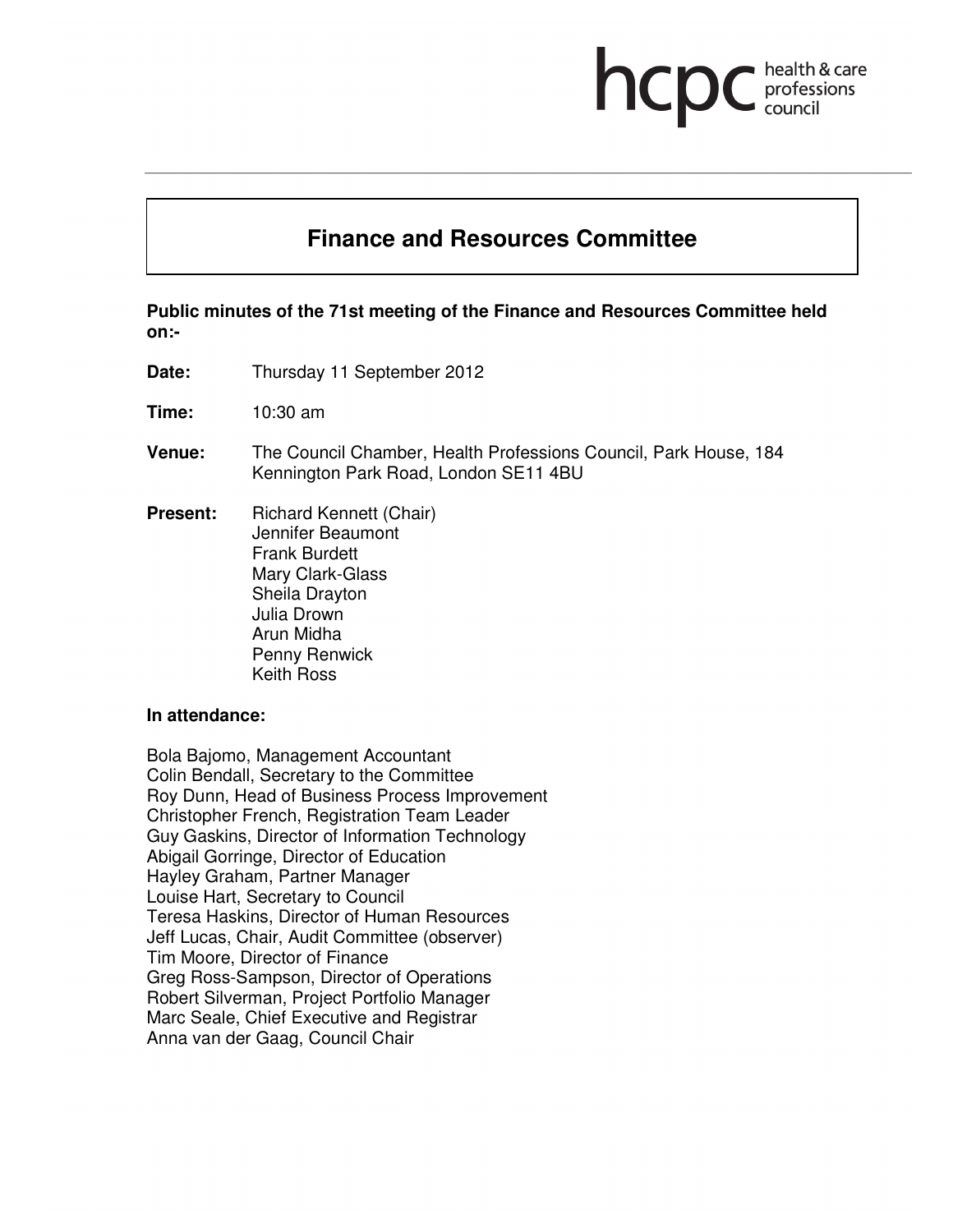### **Item 1.12/91 Apologies for absence**

- 1.1 The Chair welcomed Penny Renwick to her first meeting of the Committee.
- 1.2 There were no apologies for absence.

#### **Item 2.12/92 Approval of agenda**

2.1 The Committee approved the agenda.

#### **Item 3.12/93 Declarations of members' interests**

3.1 Members had no interests to declare in connection with the items on the agenda. Marc Seale declared an interest in item 13 (policy for travel by air) as he was likely to take flights lasting over eight hours in connection with his work.

### **Item 4.12/94 Minutes of the Finance and Resources Committee meeting of 19 July 2012 (report ref: FRC 67/12)**

4.1 It was agreed that the public minutes of the 70th meeting of the Finance and Resources Committee should be confirmed as a true record and signed by the Chair.

#### **Item 5.12/95 Matters arising**

5.1 There were no matters arising.

# **Item 6.12/96 Finance report (report ref: FRC 68/12)**

- 6.1 The Committee received a report on the work of the Finance Department.
- 6.2 The Committee noted the following points:
	- there were some timing differences in expenditure, which would be reviewed when the Executive prepared the six month reforecast. The commentary on variances identified phasing and permanent differences;
	- the number of visits to education programmes was 27% lower than budgeted for in the first quarter of the financial year, with a decrease in the number of multi-professional visits compared to previous years;

| Date       | Ver.           | Dept/Cmte | Doc<br>$T$ vpe | Title                                                                             | <b>Status</b>     | Int. Aud.                 |
|------------|----------------|-----------|----------------|-----------------------------------------------------------------------------------|-------------------|---------------------------|
| 2012-09-12 | $\overline{a}$ | F&R       | <b>MIN</b>     | Minutes Finance and<br>Resources Committee 11<br>September 2012 public<br>meeting | Final<br>DD: None | <b>Public</b><br>RD: None |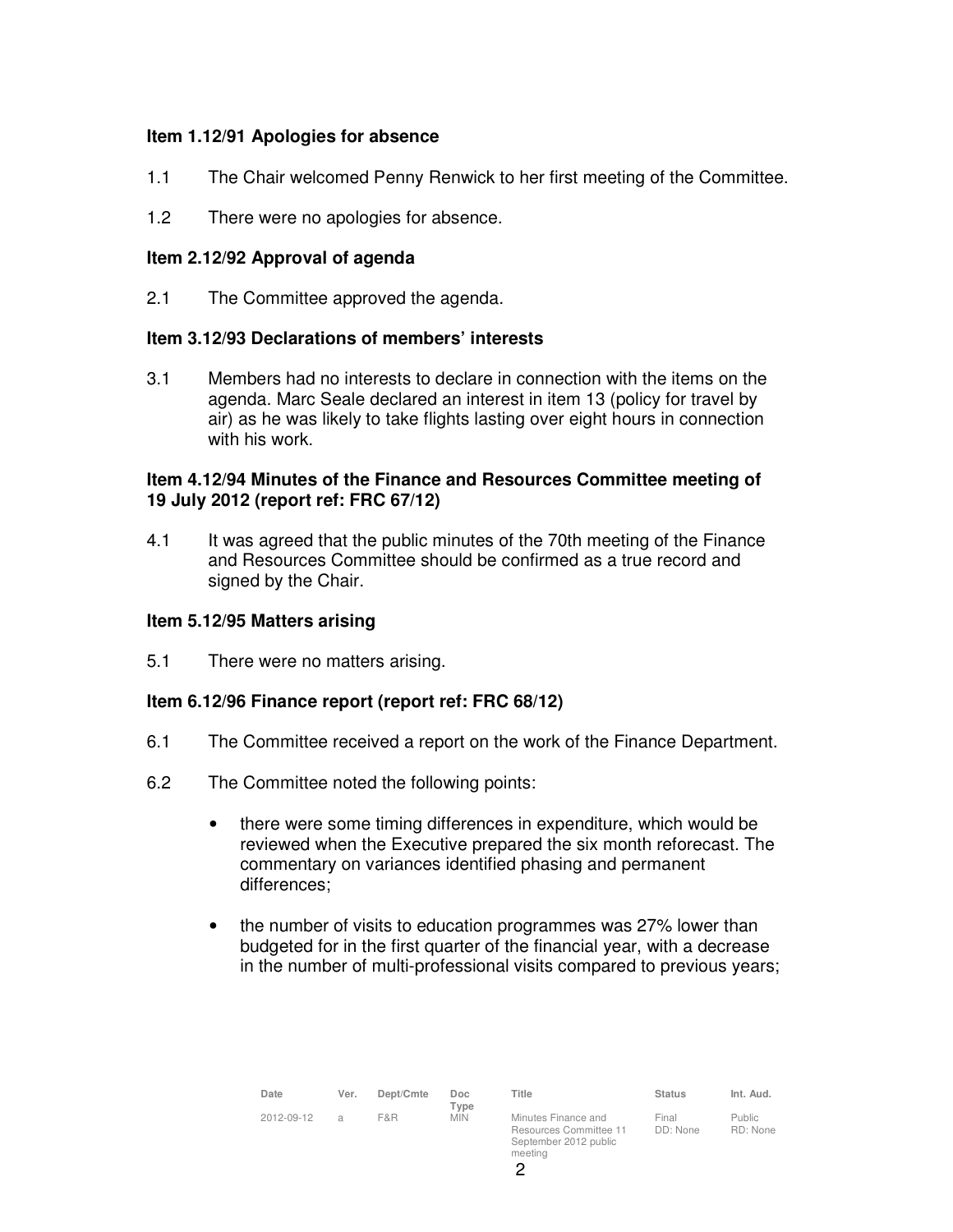- costs relating to the transfer of regulatory functions from the General Social Care Council (GSCC) to HCPC would be reimbursed by a grant from the Department of Health; and
- Bola Bajomo had been appointed as the management accountant.

# **Item 7.12/97 Human Resources report (report ref: FRC 69/12)**

- 7.1 The Committee received a report on the work of the Human Resources Department.
- 7.2 The Committee noted that the Department had been involved in recruitment for a large number of posts in July and August 2012, to fill vacancies that had arisen as a result of the transfer of regulatory functions from the GSCC to HCPC. The Committee noted that four GSCC employees had transferred to HCPC.
- 7.3 The Committee noted that the all employee awayday in 2011 had suggested that HCPC should introduce an apprenticeship scheme. As a pilot for the scheme, one apprentice would be recruited in October 2012 to work in the Registration Department. The apprentice would work and study to obtain a NVQ level 2 in customer service. Expansion of the scheme would be considered in due course.
- 7.4 The Committee noted that the discount scheme for employees had been launched in August 2012. In addition, employees were able to obtain discounted membership at local gyms and had previously been offered health assessments.

# **Item 8.12/98 Partner Manager report (report ref: FRC 70/12)**

- 8.1 The Committee received a report on the work of the Partners team.
- 8.2 The Committee noted that all Partner training had been completed for the transfer of regulatory functions from the GSCC to HCPC. The Partners team was currently reviewing the Partner appraisal system and, as a result, some appraisals would be deferred until the revised system was introduced.
- 8.3 The Committee noted that requirements for Partner numbers were planned with the relevant departments and the length of Partner appointments was staggered, to avoid all contracts ending at the same time. The team also monitored Partners' workload.

| Date       | Ver.           | Dept/Cmte | Doc.<br>Type | Title                                                                  | <b>Status</b>     | Int. Aud.                 |
|------------|----------------|-----------|--------------|------------------------------------------------------------------------|-------------------|---------------------------|
| 2012-09-12 | $\overline{a}$ | F&R       | <b>MIN</b>   | Minutes Finance and<br>Resources Committee 11<br>September 2012 public | Final<br>DD: None | <b>Public</b><br>RD: None |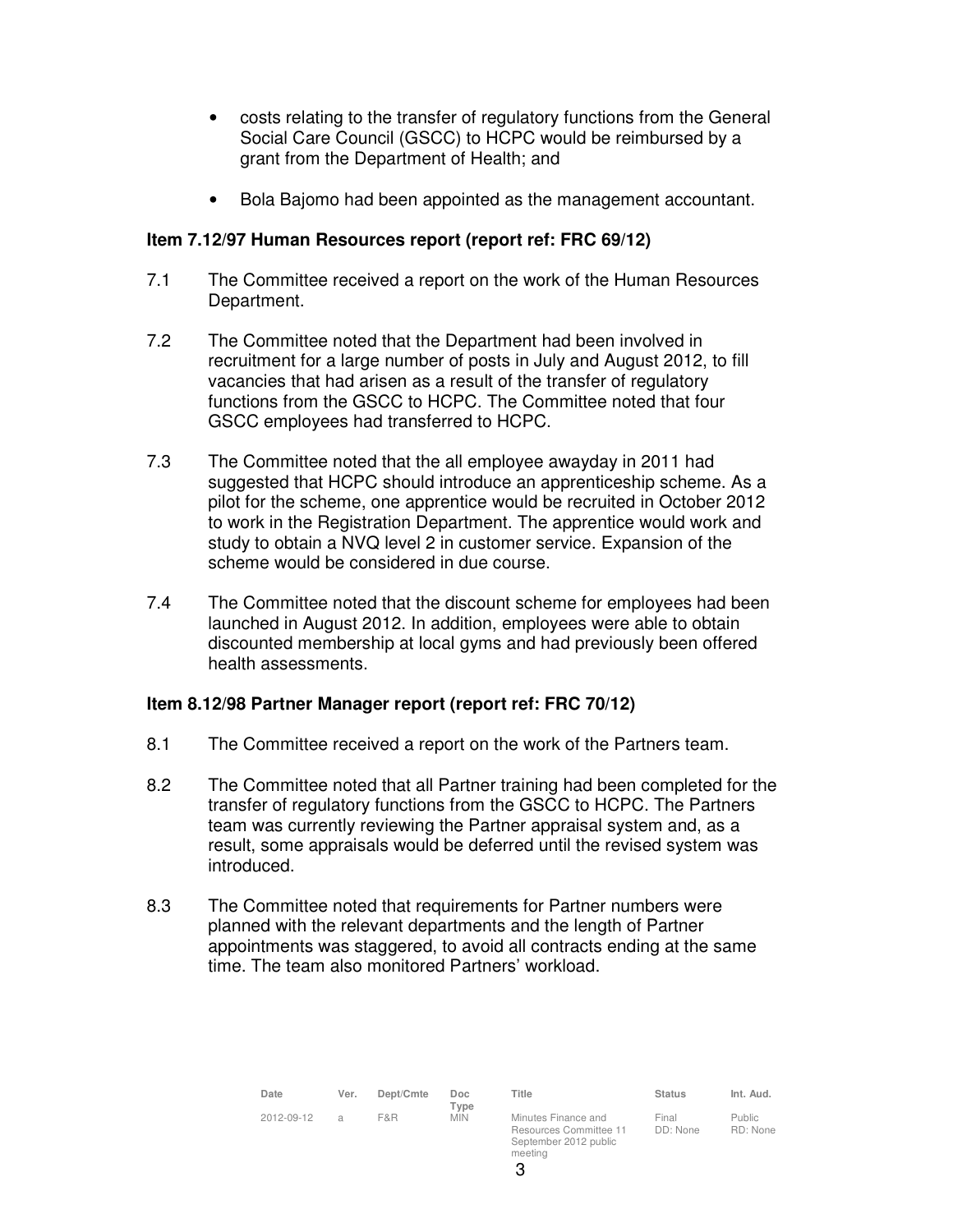# **Item 9.12/99 Information Technology report (report ref: FRC 71/12)**

- 9.1 The Committee received a report on the work of the Information Technology Department.
- 9.2 The Committee noted that the data for the register of social workers in England and other necessary data had been successfully transferred from GSCC to HCPC.
- 9.3 The Committee noted the following points:
	- the Department would be implementing an upgrade to PCs. A pilot of the upgraded PCs would take place across the organisation;
	- following a successful pilot in the Fitness to Practise department, network encryption would be introduced in other departments in phases, with encryption tailored to each department's needs;
	- a project had commenced to amend the NetRegulate registration system and would be carried out when resources were available in the Finance and Registration departments. The project would enable automatic refunds of registration fees to registrants;
	- following the change of the organisation's name to the Health and Care Professions Council, HPC website addresses would continue to operate in parallel with HCPC addresses, so that stakeholders would still be able to access information using any HPC web bookmarks in their internet browser. The Committee noted that a number of related internet domain names had been purchased. Some changes from HPC branding were outstanding, such as the iPhone app, which would be amended by the Communications department.

# **Item 10.12/100 Operations report (report ref: FRC 72/12)**

- 10.1 The Committee received a report on Operations, covering the Registration Department, project management, facilities management and business improvement.
- 10.2 The Committee noted that, following the transfer of regulatory functions from the GSCC to HCPC on 1 August 2012, the Registration Department was receiving approximately 400 e-mails per day. These were mainly questions from social workers on fees and the online renewals system. There had also been increases in telephone calls to the Registration Department (500-1200 calls per day), which was in line with forecast

| Date       | Ver. | Dept/Cmte | Doc<br>Type | Title                                                                             | <b>Status</b>     | Int. Aud.                 |
|------------|------|-----------|-------------|-----------------------------------------------------------------------------------|-------------------|---------------------------|
| 2012-09-12 | a    | F&R       | <b>MIN</b>  | Minutes Finance and<br>Resources Committee 11<br>September 2012 public<br>meeting | Final<br>DD: None | <b>Public</b><br>RD: None |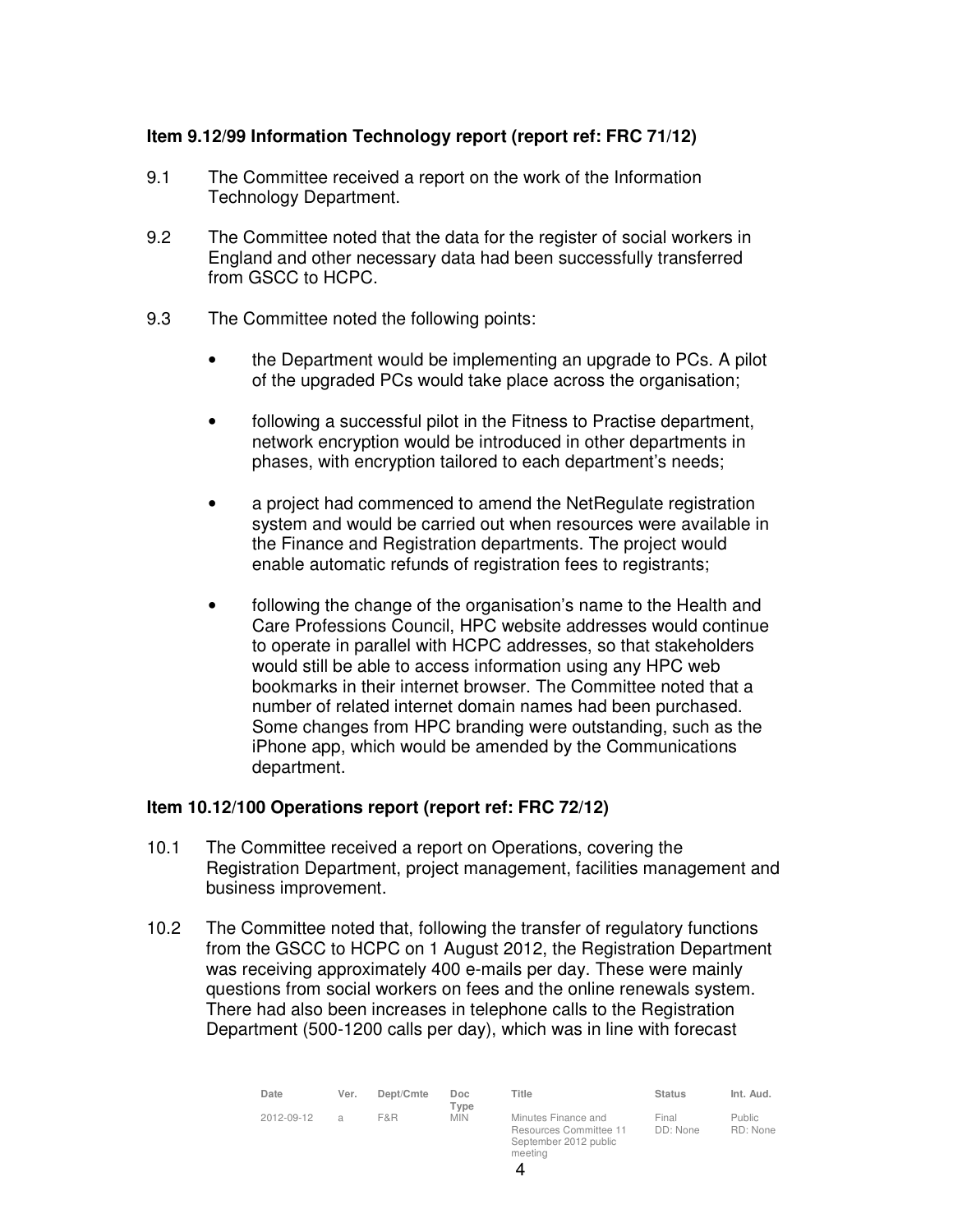increases in calls. An evening shift was in place to process renewals for social workers.

- 10.3 The Committee noted that the Registration Department aimed to answer 95% of all telephone calls. Employees were in place to answer peaks of telephone calls during the day.
- 10.4 The Committee noted that 91% of hearing aid dispensers had renewed, which was a 5% reduction compared to the previous renewals cycle for the profession. The Committee noted that the Executive intended to simplify and partly automate the readmissions process, with the introduction of a readmission form that could be scanned by Intelligent Character Recognition.
- 10.5 The Committee noted the following points:
	- most major projects were rated 'green', although the information security management project was rated 'amber' due to some other departments focussing on the transfer of regulatory functions from the GSCC;
	- the facilities management team had completed improvements to HCPC's offices, including replacing some windows in parts of the building and replacing the ceiling in the old Council Chamber; and
	- the Executive would review documents held in the HCPC's archives and, where possible, destroy documents which were no longer required.

# **Item 11.12/101 Transfer of regulatory functions from General Social Care Council to HCPC (report ref: FRC 73/12)**

- 11.1 The Committee received a paper for discussion/approval from the Executive.
- 11.2 The Committee received a verbal report on the project to transfer regulatory functions from the GSCC to the HCPC. The Committee noted that this would be the last regular report on the project. The Committee noted the following points:
	- data had been successfully transferred from the GSCC to HCPC, including the register of approximately 88,000 social workers and approximately 250 fitness to practise cases;
	- the renewals period for social workers had started on 1 September 2012 and would end on 30 November 2012;

| Date       | Ver.          | Dept/Cmte | Doc<br>Type | Title                                                                             | <b>Status</b>     | Int. Aud.          |
|------------|---------------|-----------|-------------|-----------------------------------------------------------------------------------|-------------------|--------------------|
| 2012-09-12 | $\mathcal{A}$ | F&R       | <b>MIN</b>  | Minutes Finance and<br>Resources Committee 11<br>September 2012 public<br>meeting | Final<br>DD: None | Public<br>RD: None |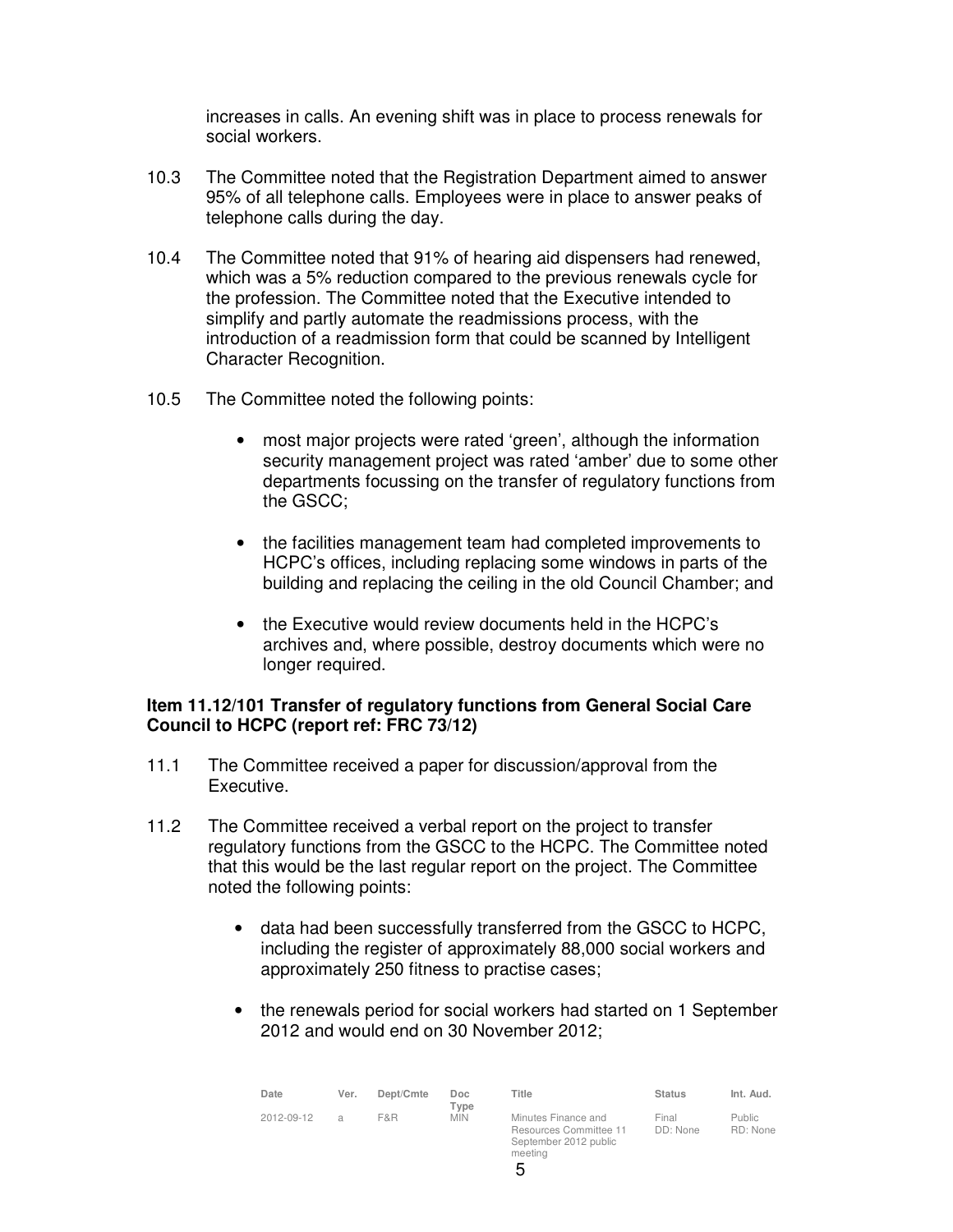- the transitional social work student suitability scheme had been established and a few referrals had been received;
- the project to change the organisation's name was in progress, with some changes to internal-facing information to be made;
- the project would be formally closed and a report on lessons learned report would be prepared;
- negotiations had been completed with the Department of Health on payment of a grant towards the costs of the project; and
- in recognition of work by employees on the project, the office would be closed on 31 December 2012. This was non-contractual and would be a one-off, discretionary closure.
- 11.3 The Committee thanked the Executive for their work on the project and for providing updates on the project by e-mail to Council members. Some members suggested that the practise of e-mail updates to Council members should be used as a model for any future projects.

#### **Item 12.12/102 Purchase order/invoice signatory list and bank mandate (report ref: FRC 74/12)**

- 12.1 The Committee received a paper for discussion/approval from the Executive.
- 12.2 The Committee noted that, due to changes in the Fitness to Practise department, two additional posts were required on the purchase order/invoice signatory list: the Head of Assurance and Development and the Scheduling Manager. Both were new posts in this financial year. Two additional posts were also required in the Human Resources and Partners department.
- 12.3 The Committee noted that there was also a need for a new signatory list to be established for employee expenses and overtime forms. This list would allow any employee who had a direct report to be able to sign their expenses and overtime claims. This would be separate from the purchase order/invoice signatory list and signatories would not be able to authorise purchase orders or invoices.
- 12.4 The Committee noted that a change was also required to the bank mandate to enable Daniel Dawit, the Assistant Treasury Accountant, to initiate bank transfers, contact the bank regarding queries and obtain statement information.

| Date       | Ver.           | Dept/Cmte | Doc<br>Type | Title                                                                             | <b>Status</b>     | Int. Aud.                 |
|------------|----------------|-----------|-------------|-----------------------------------------------------------------------------------|-------------------|---------------------------|
| 2012-09-12 | $\overline{a}$ | F&R       | <b>MIN</b>  | Minutes Finance and<br>Resources Committee 11<br>September 2012 public<br>meeting | Final<br>DD: None | <b>Public</b><br>RD: None |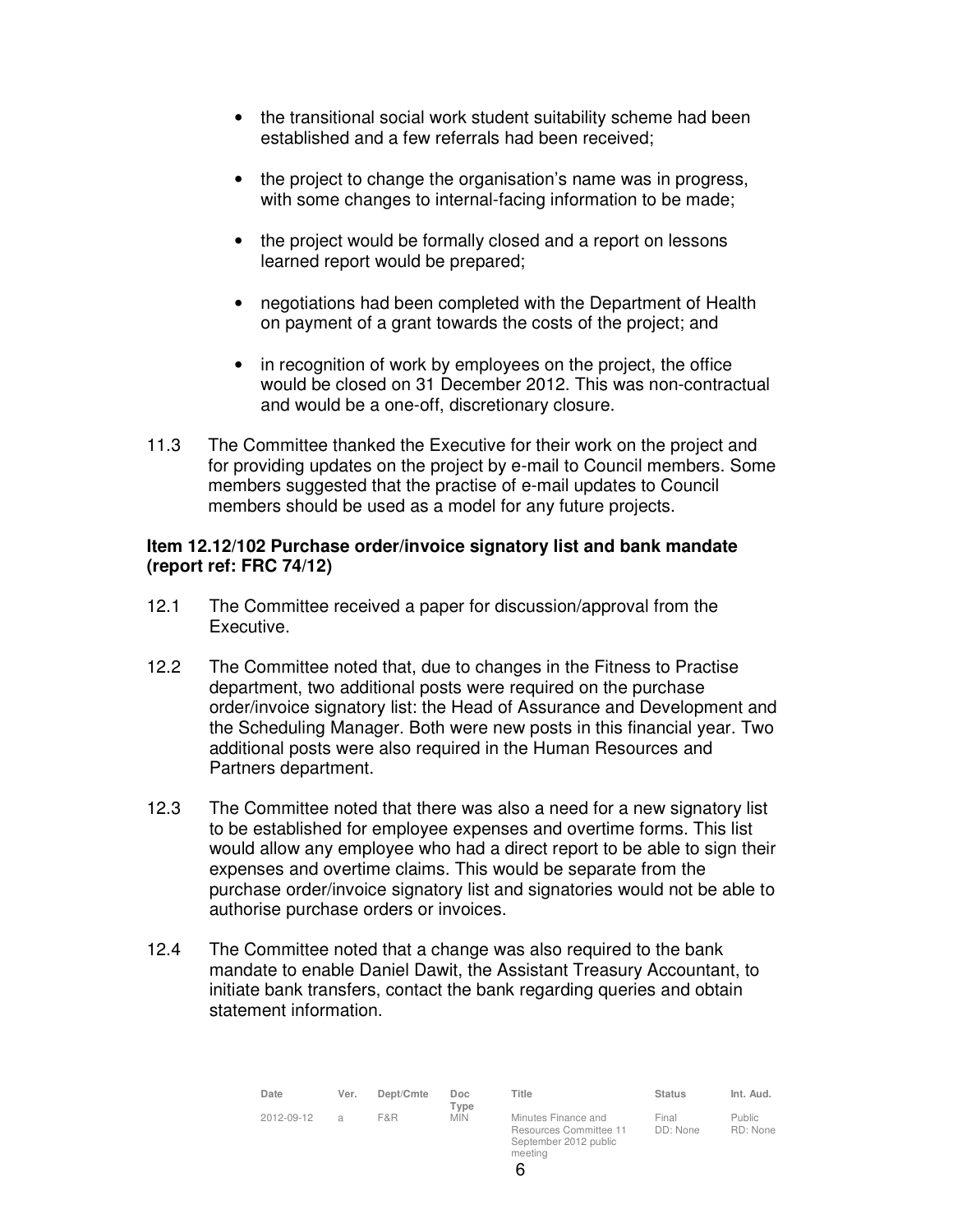- 12.5 The Committee discussed whether it would be appropriate for the bank mandate to only identify posts, rather than post-holders. The Committee noted that HCPC's bank would need to identify the individuals who were authorised to approve transactions.
- 12.6 The Committee agreed to:
	- (1) approve the additional posts in the purchase order/invoice signatory list, subject to an amendment to clarify the statement at the bottom of the list. (The statement as drafted read 'only holders on this list are allowed to create new suppliers for business', which meant that signatories could submit requests for companies to be added to the database of authorised suppliers.);
	- (2) approve the overtime/staff expense signatories; and
	- (3) approve the revised bank mandate.

# **Action: Tim Moore (by 11 September 2012)**

# **Item 13.12/103 Policy for travel by air (report ref: FRC 75/12)**

- 13.1 The Committee received a paper for discussion/approval from the Executive.
- 13.2 The Committee noted that the expenses policies for travel by air provided that all travel should be in standard class with the exception of journeys exceeding five hours, where the cost of a premium economy ticket (or equivalent for those carriers that do not have premium economy) would be reimbursed. Following a review, a number of changes to the travel policy are proposed, as follows:
	- standard class should be used when the duration of the single airline flight was less than five hours. If the single journey comprised more than one airline flight, standard class tickets should be used for the different flights if the combined air travel time was less than five hours;
	- premium economy tickets may be used when the duration of a single airline flight was longer than five hours but less than eight hours. If premium economy tickets were unavailable, standard class tickets should be used; and
	- business class tickets may be used when the duration of a single airline flight was longer than eight hours. If business class tickets were unavailable, premium economy tickets may be used.

| Date       | Ver. | Dept/Cmte | Doc<br>Type | Title                                                                             | <b>Status</b>     | Int. Aud.          |
|------------|------|-----------|-------------|-----------------------------------------------------------------------------------|-------------------|--------------------|
| 2012-09-12 | a    | F&R       | <b>MIN</b>  | Minutes Finance and<br>Resources Committee 11<br>September 2012 public<br>meeting | Final<br>DD: None | Public<br>RD: None |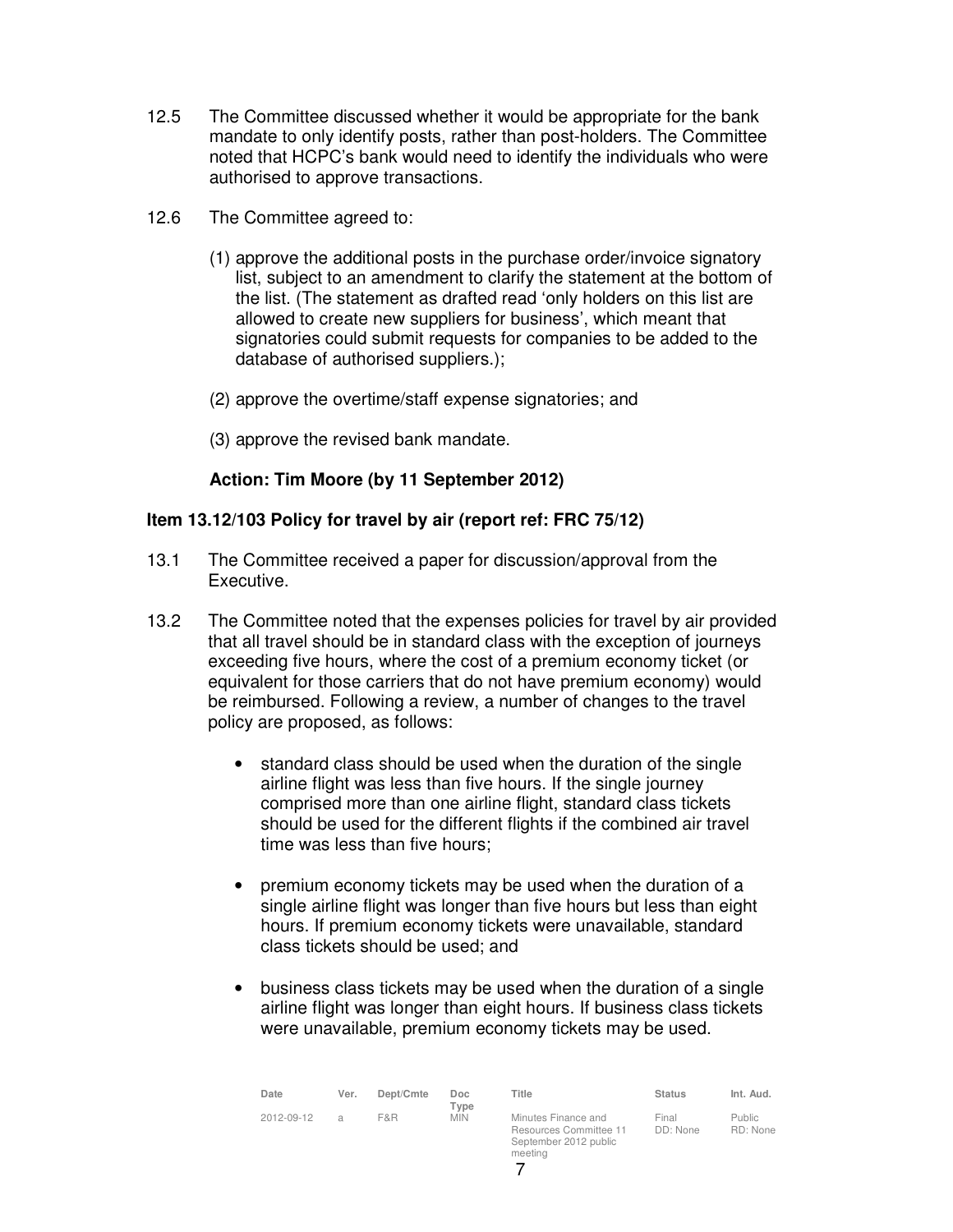- 13.3 The Committee noted that, in a typical financial year, the proposed change would result in the purchase of three to five return business class tickets, with an additional net cost of approximately £6,000 to £10,000.
- 13.4 The Committee agreed that the policy should be amended to make it clear that it applied to the duration of single journeys, which could include two flights, as opposed to single flights.
- 13.5 The Committee agreed to recommend the policy for travel by air to the Council for approval, subject to the amendment in paragraph 13.4.

#### **Action: Marc Seale (by 18 September 2012)**

The Committee received the following papers for information:

#### **Item 14.12/104 Review of Partner appraisal (report ref: FRC 76/12)**

#### **Item 15.12/105 Exit interview report 2011-12 (report ref: FRC 77/12)**

#### **Item 16.12/106 Any other business**

16.1 There was no other business.

#### **Item 17.12/107 Date and time of next meeting**

- 17.1 The next meeting of the Committee would be held at 10.30 am on Tuesday 20 November 2012.
- 17.2 Subsequent meetings would be held at 10.30 am on

Thursday 31 January 2013 Tuesday 5 March 2013 (Remuneration Committee only) Tuesday 19 March 2013 Thursday 25 April 2013 Tuesday 18 June 2013 Thursday 18 July 2013 Tuesday 10 September 2013 Thursday 21 November 2013

#### **Resolution**

The Committee agreed to adopt the following resolution:

'The Committee hereby resolves that the remainder of the meeting shall be held in private, because the matters being discussed relate to one or more of the following;

| Date       | Ver. | Dept/Cmte | Doc                | Title                                                                             | <b>Status</b>     | Int. Aud.                 |
|------------|------|-----------|--------------------|-----------------------------------------------------------------------------------|-------------------|---------------------------|
| 2012-09-12 | a    | F&R       | Type<br><b>MIN</b> | Minutes Finance and<br>Resources Committee 11<br>September 2012 public<br>meeting | Final<br>DD: None | <b>Public</b><br>RD: None |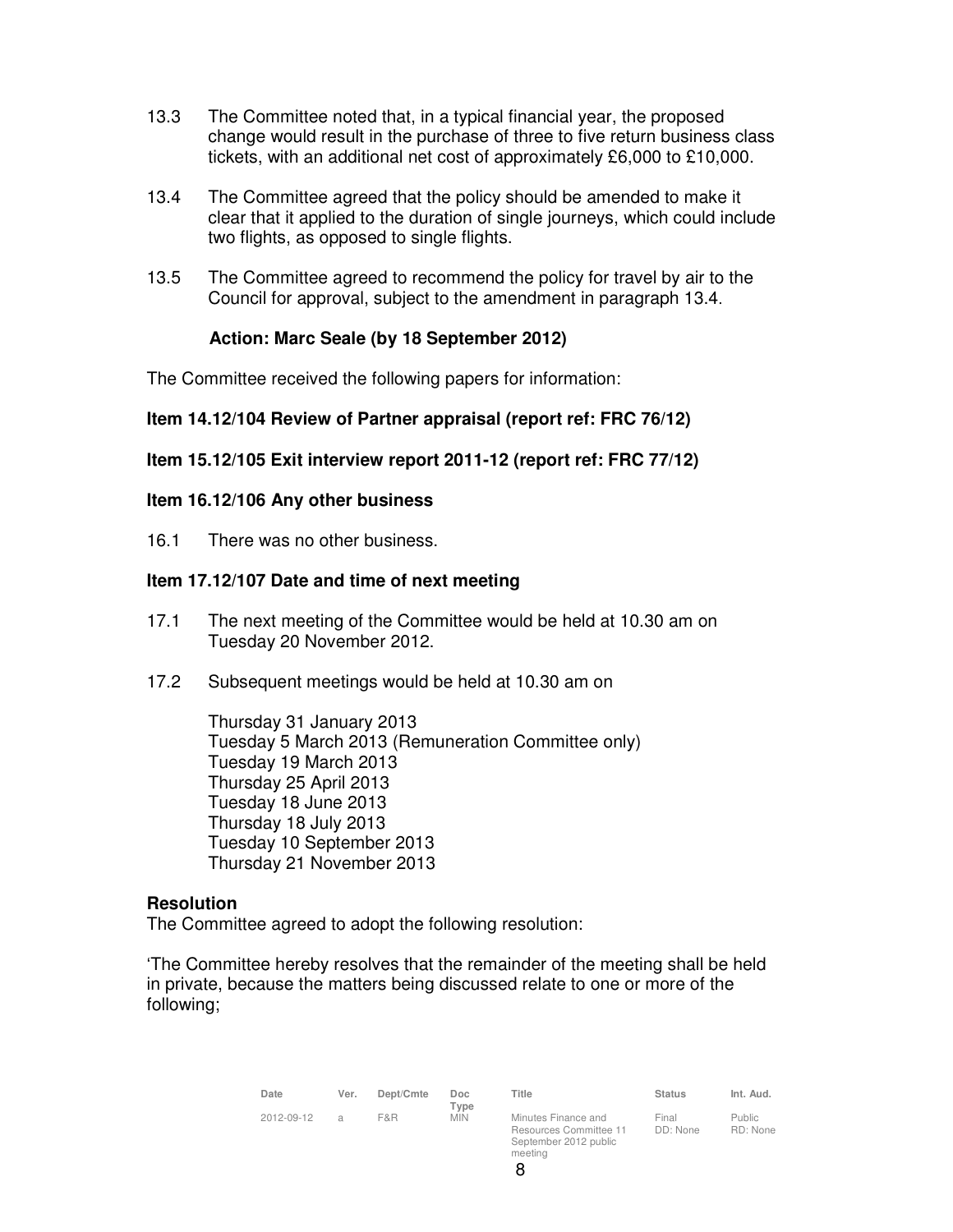(a) information relating to a registrant, former registrant or applicant for registration;

(b) information relating to an employee or officer holder, former employee or applicant for any post or office;

(c) the terms of, or expenditure under, a tender or contract for the purchase or supply of goods or services or the acquisition or disposal of property;

(d) negotiations or consultation concerning labour relations between the Council and its employees;

(e) any issue relating to legal proceedings which are being contemplated or instituted by or against the Committee or the Council;

(f) action being taken to prevent or detect crime or to prosecute offenders;

(g) the source of information given to the Committee in confidence; or

(h) any other matter which, in the opinion of the Chair, is confidential or the public disclosure of which would prejudice the effective discharge of the Committee's or Council's functions.'

| <b>Item</b> | <b>Reason for Exclusion</b> |
|-------------|-----------------------------|
| 1 R         |                             |
| 1 Q         | ັ                           |
|             |                             |
|             |                             |

# **Summary of those matters considered whilst the public were excluded**

### **Item 18.12/108 Minutes of the private part of the Finance and Resources Committee of 19 July 2012 (report ref: FRC 78/12)**

The Committee agreed that the minutes of the private part of the 70th meeting of the Finance and Resources Committee should be confirmed as a true record and signed by the Chair.

# **Item 19.12/109 Matters arising (report ref: FRC 79/12)**

The Committee noted the actions as agreed at the last meeting.

#### **Item 20.12/110 Transfer of regulatory functions from General Social Care Council to HCPC (report ref: FRC 80/12)**

The Committee discussed issues related to the transfer of regulatory functions from the General Social Care Council to the HCPC.

# **Item 21.12/111 National Audit Office report (report ref: FRC 81/12)**

The Committee discussed and noted a report from the National Audit Office.

# **Item 22.12/112 Any other business**

There was no other business.

| Date       | Ver. | Dept/Cmte | Doc<br>Type | Title                                                                             | <b>Status</b>     | Int. Aud.                 |
|------------|------|-----------|-------------|-----------------------------------------------------------------------------------|-------------------|---------------------------|
| 2012-09-12 | a    | F&R.      | <b>MIN</b>  | Minutes Finance and<br>Resources Committee 11<br>September 2012 public<br>meeting | Final<br>DD: None | <b>Public</b><br>RD: None |